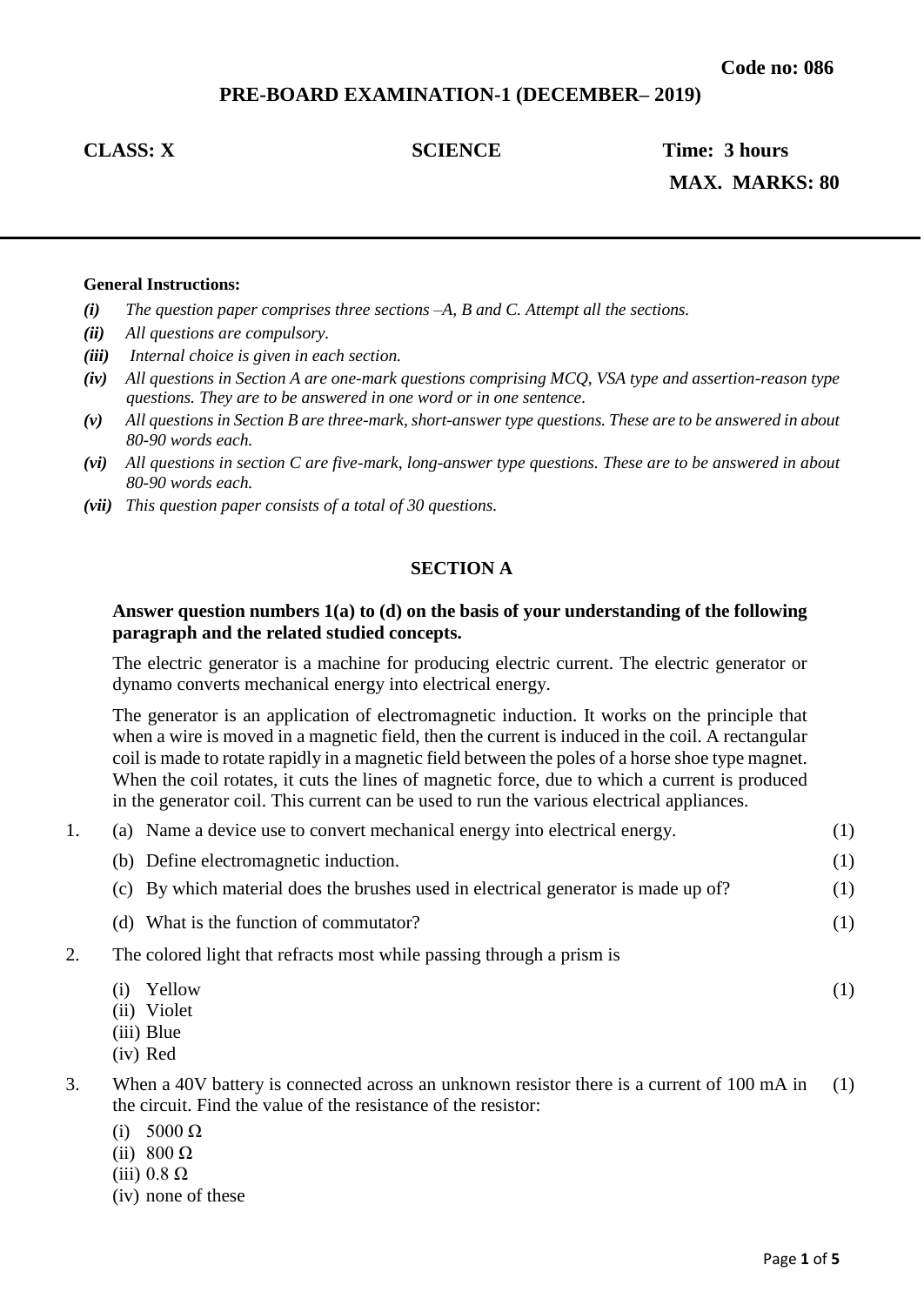| 4.  | Point to be kept in mind for verification of Ohm's Law is:                                                                                                                                                                                                                | (1) |
|-----|---------------------------------------------------------------------------------------------------------------------------------------------------------------------------------------------------------------------------------------------------------------------------|-----|
|     | Ammeter and voltmeter should be connected in series<br>(i)<br>(ii) Ammeter should be connected in series and voltmeter in parallel<br>(iii) Ammeter should be connected in parallel and voltmeter in series<br>(iv) Ammeter and voltmeter should be connected in parallel |     |
| 5.  | Which method is used to produce electricity in thermal power plant?                                                                                                                                                                                                       | (1) |
|     | (i) By heating chargeable cells<br>(ii) By boiling water<br>(iii) By pushing pistons by heat energy<br>(iv) Any of above                                                                                                                                                  |     |
|     | For question number 6, two statements are given- one labeled Assertion $(A)$ and the other<br>labeled Reason (R). Select the correct answer to these questions from the codes (i), (ii),<br>(iii) and (iv) as given below                                                 |     |
|     | Both A and R are true and R is correct explanation of the assertion.<br>i)<br>ii) Both A and R are true but R is not the correct explanation of the assertion.<br>iii) A is true but R is false.<br>iv) A is false but R is true.                                         |     |
| 6.  | <b>Assertion:</b> A fuse wire is always connected in parallel with the mainline.<br>If a current larger than the specified value flows through the circuit,<br><b>Reason:</b><br>fuse wire melts.                                                                         | (1) |
| 7.  | Which of the following will burn with a yellow flame: $C_2H_5$ , OH, $C_2H_4$ , $C_2H_6$ ?                                                                                                                                                                                | (1) |
| 8.  | What is the modern periodic table called?                                                                                                                                                                                                                                 | (1) |
| 9.  | Which one of the following changes is not oxidation?<br>(a) Combination<br>(b) Double displacement<br>(c) corrosion<br>(d) Rancidity                                                                                                                                      | (1) |
| 10. | Identify the acidic salt from the following salts:<br>(a) potassium sulphate<br>(b) sodium carbonate<br>(c) ammonium chloride<br>(d) sodium chloride                                                                                                                      | (1) |
| 11. | Which of the following species does not have electrons equal to 18?<br>$(a) K^+$<br>(b) $O^{2-}$<br>$(c)$ k<br>(d) $Ca^{2+}$                                                                                                                                              | (1) |

**For question number 12, two statements are given- one labelled Assertion(A) and the other labelled reason(R). Select the correct answer to these questions from the codes(i),(ii),(iii) and( iv) as given below.**

(i) Both A and R true and R is correct explanation of the assertion.

(ii) Both A and R are true but R is not the correct explanation of the assertion.

(iii) A is true but R is false

(iv) A is false but R is true.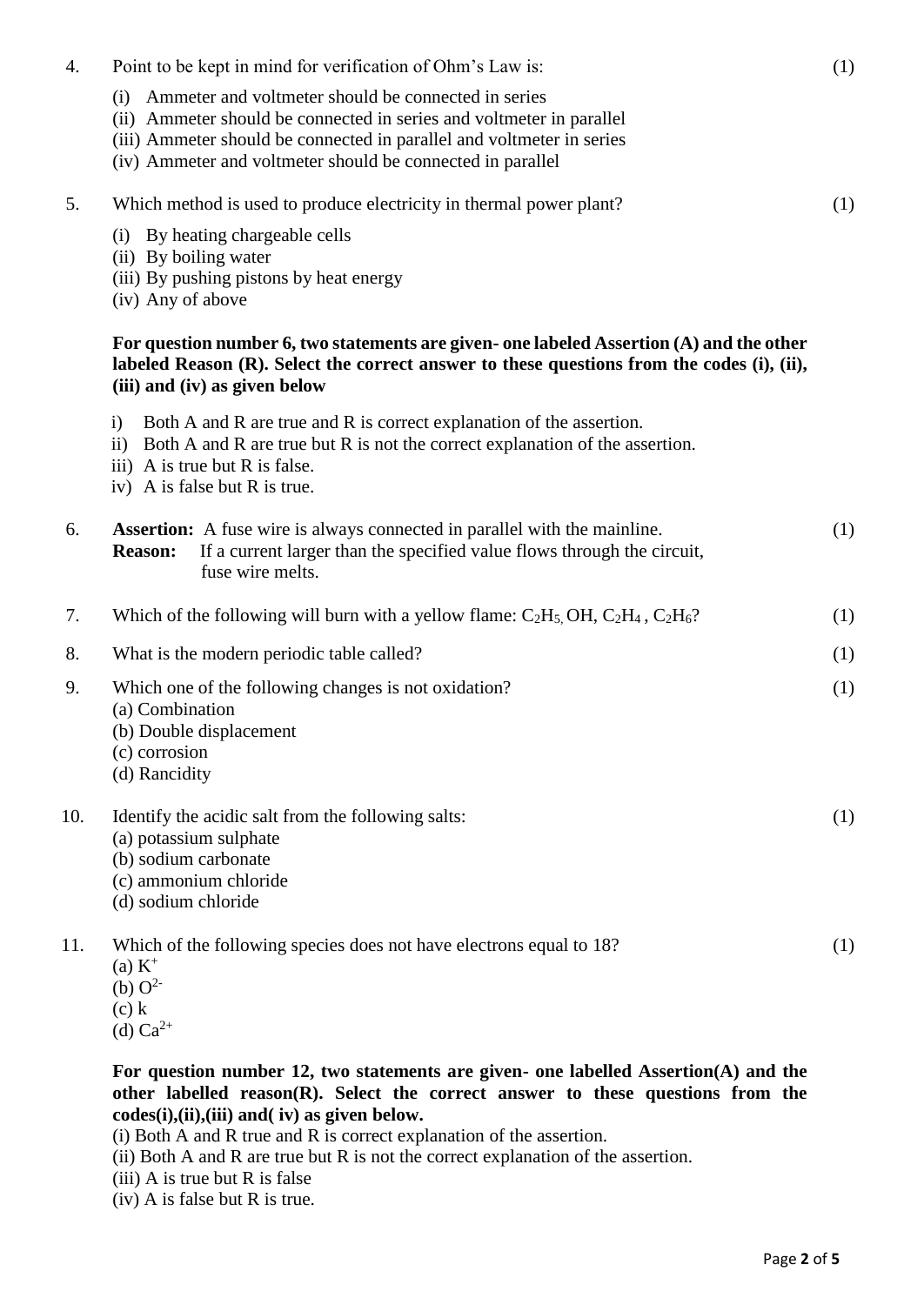12. **Assertion:** Ethylene decolourises bromine water. (1)

**Reason:** Ethylene is a saturated hydrocarbon

# **Question numbers 13 (a) to (d) are based on the two tables given below; study these tables and answer the questions that follows:**

# **TABLE A**

Normal Haemoglobin count Ranges widely Accepted by Physicians

| Age              | Haemoglobin                        |
|------------------|------------------------------------|
| <b>Birth</b>     | 13.5 to 24.0 g/dl (mean 16.5 g dl) |
| 1 Month          | 10.0 to 20.0 g/dl (mean 13.9 g/dl) |
| 1 to 2 Months    | 10.0 to 18.0 g/dl (mean 112 g/dl)  |
| 2 to 6 Months    | 9:5 to 14.0 g/dl (mean 12.6 g      |
| $0.5$ to 2 years | 10.5 to 13.5 g/dl (mean 12.0 g/dl) |
| 2 to 6 years     | 11.5 to 13.5 g/dl (mean 12.5 g/dl) |
| 6 to 12 years    | 11.5 to 15.5 g/dl (mean 13.5 g/dl  |

# **TABLE B**

|                  | <b>Female</b>                                                           | Male                              |
|------------------|-------------------------------------------------------------------------|-----------------------------------|
| 12 to 18 years   | 12.0 to 16.0 g/dl (mean 14.0 g/dl)   13.0 to 16.0 g/dl (mean 14.5 g/dl) |                                   |
| $Age > 18$ years | 12.1 to 15.1 g/dl (mean 14.0 g/dl)                                      | 13.6 to 17.7 g/dl (mean 15,5 g/dl |

13 (a) Infer the disease which can be diagnosed from the given data in a girl studying in high school and has haemoglobin 8 g/dl? (1)

- (b) A student of class 10 likes to eat a diet rich in carbohydrates junk food has been found anemic hence he finds it difficult to concentrate on his studies. To help him out of this situation, name any four foods that he must include in his diet. (1)
- (c) A person of 18 years has pale skin feels dizzy after mild exercise and feels very tired. He got his Hb levels tested. His tests may have shown hemoglobin levels. (1)
	- i) 14>g/dl
	- ii)  $\langle 11g/dl \rangle$
	- iii)  $>16g/dl$
	- iv) 17 g/dl

# (d) Role of haemoglobin is not to

- i) Attach oxygen entering the lungs.
- ii) Serve as respiratory pigment
- iii) Increase residual volume of our lungs
- iv) Attach carbon-dioxide leaving the tissues.
- 14. Two prepared slides showing stages of reproduction in (i) Amoeba and (ii) yeast were observed by four students P, Q, R and S. The observations as reported by the four students are as follows: (1)
	- P: Cytokinesis was seen in the yeast cell.
	- Q: In Amoeba, elongated nucleus was dividing to form two daughter nuclei.
	- R: A chain of buds was seen due to reproduction in Amoeba.
	- S: Single cells of Amoeba and yeast were undergoing binary fission and budding respectively.

(1)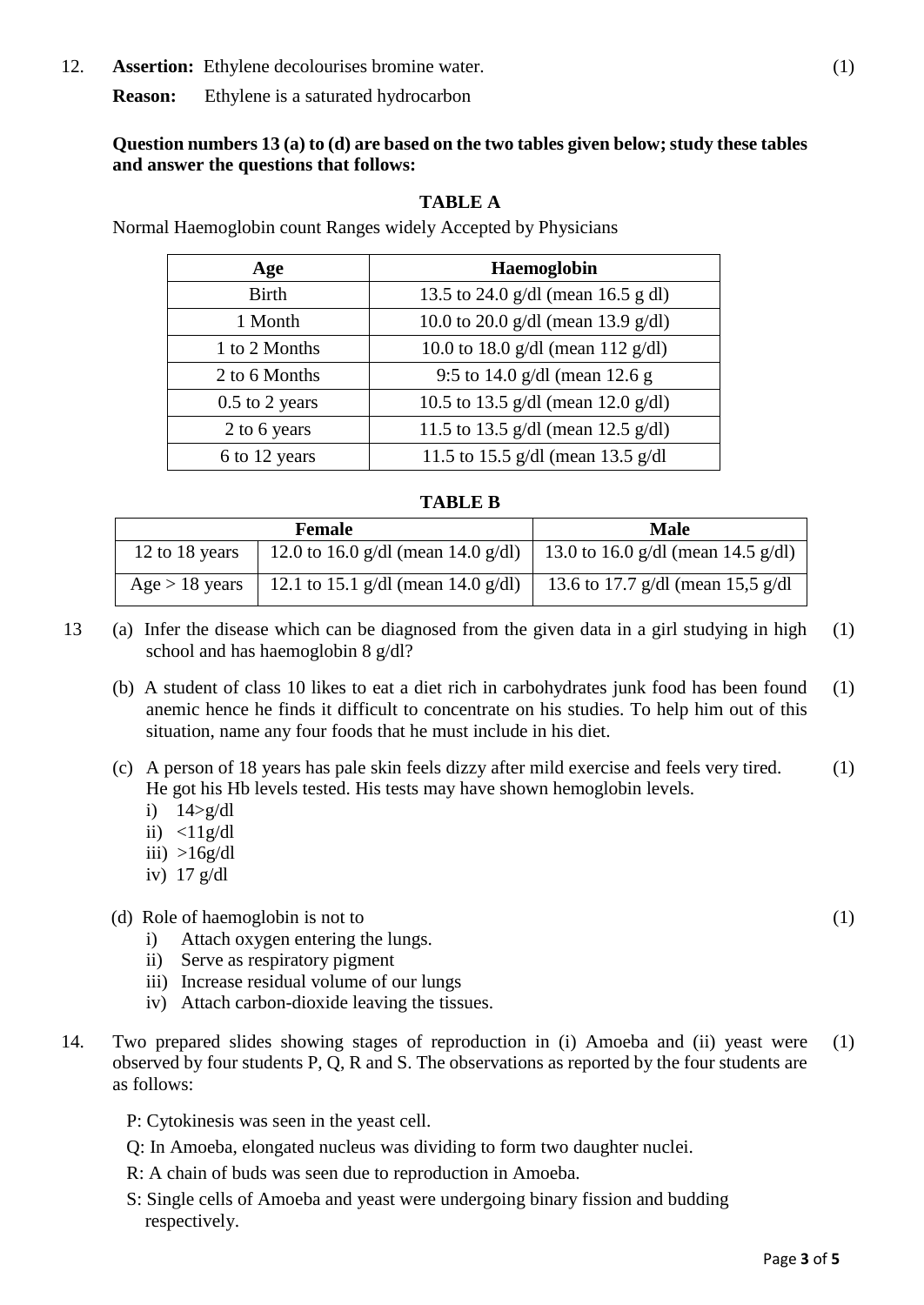The correct observations are: a) P, Q and S b) P and R only c) R only

d) Q and S only

# **SECTION-B**

- 15. If the image formed by a lens for all positions of an object placed in front of it is always erect and diminished, what is the nature of this lens ? Draw a ray diagram to justify your answer. If the numerical value of the power of this lens is 10 D, what is its focal length in the Cartesian system ? (3)
- 16. (a) What is meant by 'Electrical Resistance' of a conductor? (3)
	- (b) A wire of length L and resistance R is stretched so that its length is doubled and the area of cross- section is halved. How will its: i) Resistance change? ii) Resistivity change?
- 17. Explain the formation of rainbow in the sky with the help of a diagram. List the three phenomena of light involved. Which colour – violet or red appears at top of the rainbow? (3)
- 18. What is an oxidation reaction? Identify in the following reactions:

 $ZnO+C$   $\longrightarrow Zn+CO$ 

- (a) the substance oxidised and
- (b) the substance reduced.
- (c) Is oxidation exothermic or an endo thermic reaction?
- 19. Identify the compound of Calcium which is yellowish white powder and is used for disinfecting drinking water. Write its chemical Name and formula. How is it manufacture? Write the chemical equation for the reaction involved. Also list two other uses of the compound. (3)
- 20. (a) Why did Mendeleev have gaps in his periodic table? (3)
	- (b) State any three limitations of Mendeleev's classification.
	- (c) How does electronic configurations of atoms change in a period with increase in atomic number?
	- (d) Differentiate between Mendeleev's periodic Law and modern periodic Law.

|  |  |  |  | 21. (a) Explain the phenomenon of 'biological magnification' with the help of an example. | (3) |
|--|--|--|--|-------------------------------------------------------------------------------------------|-----|
|--|--|--|--|-------------------------------------------------------------------------------------------|-----|

- (b) What are biodegradable and non-biodegradable substances?
- 22. (a) What is reflex action? Explain with the help of example?
	- (b) What are the major parts of the brain. Give one function of each part.
- 23. (a) A blue colour flower plant denoted by BB is crossed with that of white colour flower plant denoted by bb. (3)
	- i) State the colour of flower you would expect in their  $F_1$  generation plants.
	- ii) What must be the percentage of white flower plants in  $F_2$  generation if flowers of  $F_1$ plants are self-pollinated?
	- iii) State the expected ratio of the genotype's BB and Bb in the  $F_2$  progeny?
	- (b) Explain the terms 'analogous organs' and 'homologous organs' with examples.

(3)

(3)